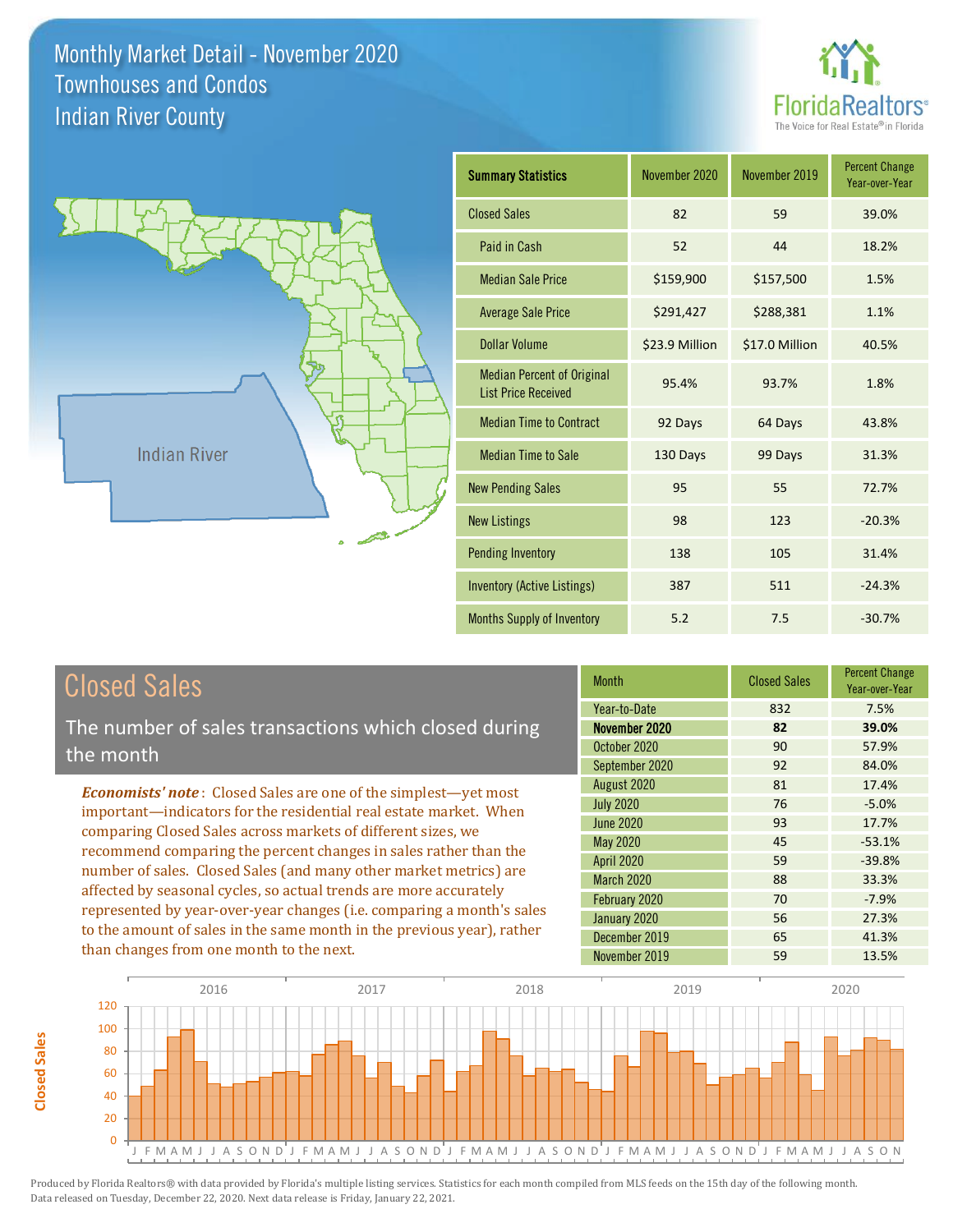this statistic should be interpreted with care.



35 12.9%

#### March 2020 58 23.4% February 2020 *Economists' note* : Cash Sales can be a useful indicator of the extent to which investors are participating in the market. Why? Investors are far more likely to have the funds to purchase a home available up front, whereas the typical homebuyer requires a mortgage or some other form of financing. There are, of course, many possible exceptions, so 41 -28.1% 58 18.4% July 2020 **50** 50 -2.0% April 2020 39 -42.6% June 2020 56 56 12.0% May 2020 26 -63.9% August 2020 Month Cash Sales Percent Change Year-over-Year November 2020 **52 18.2%** October 2020 50 50 47.1% September 2020 57 57 50.0% Year-to-Date 522 53.5% Cash Sales The number of Closed Sales during the month in which buyers exclusively paid in cash



# Cash Sales as a Percentage of Closed Sales

The percentage of Closed Sales during the month which were Cash Sales

*Economists' note* : This statistic is simply another way of viewing Cash Sales. The remaining percentages of Closed Sales (i.e. those not paid fully in cash) each month involved some sort of financing, such as mortgages, owner/seller financing, assumed loans, etc.

| <b>Month</b>      | <b>Percent of Closed</b><br>Sales Paid in Cash | <b>Percent Change</b><br>Year-over-Year |
|-------------------|------------------------------------------------|-----------------------------------------|
| Year-to-Date      | 62.7%                                          | $-10.3%$                                |
| November 2020     | 63.4%                                          | $-15.0%$                                |
| October 2020      | 55.6%                                          | $-6.7%$                                 |
| September 2020    | 62.0%                                          | $-18.4%$                                |
| August 2020       | 71.6%                                          | 0.8%                                    |
| <b>July 2020</b>  | 65.8%                                          | 3.1%                                    |
| June 2020         | 60.2%                                          | $-4.9%$                                 |
| <b>May 2020</b>   | 57.8%                                          | $-22.9%$                                |
| <b>April 2020</b> | 66.1%                                          | $-4.8%$                                 |
| <b>March 2020</b> | 65.9%                                          | $-7.4%$                                 |
| February 2020     | 58.6%                                          | $-21.9%$                                |
| January 2020      | 62.5%                                          | $-11.3%$                                |
| December 2019     | 69.2%                                          | 2.7%                                    |
| November 2019     | 74.6%                                          | 7.8%                                    |

December 2019 **45 45.2%** 

January 2020

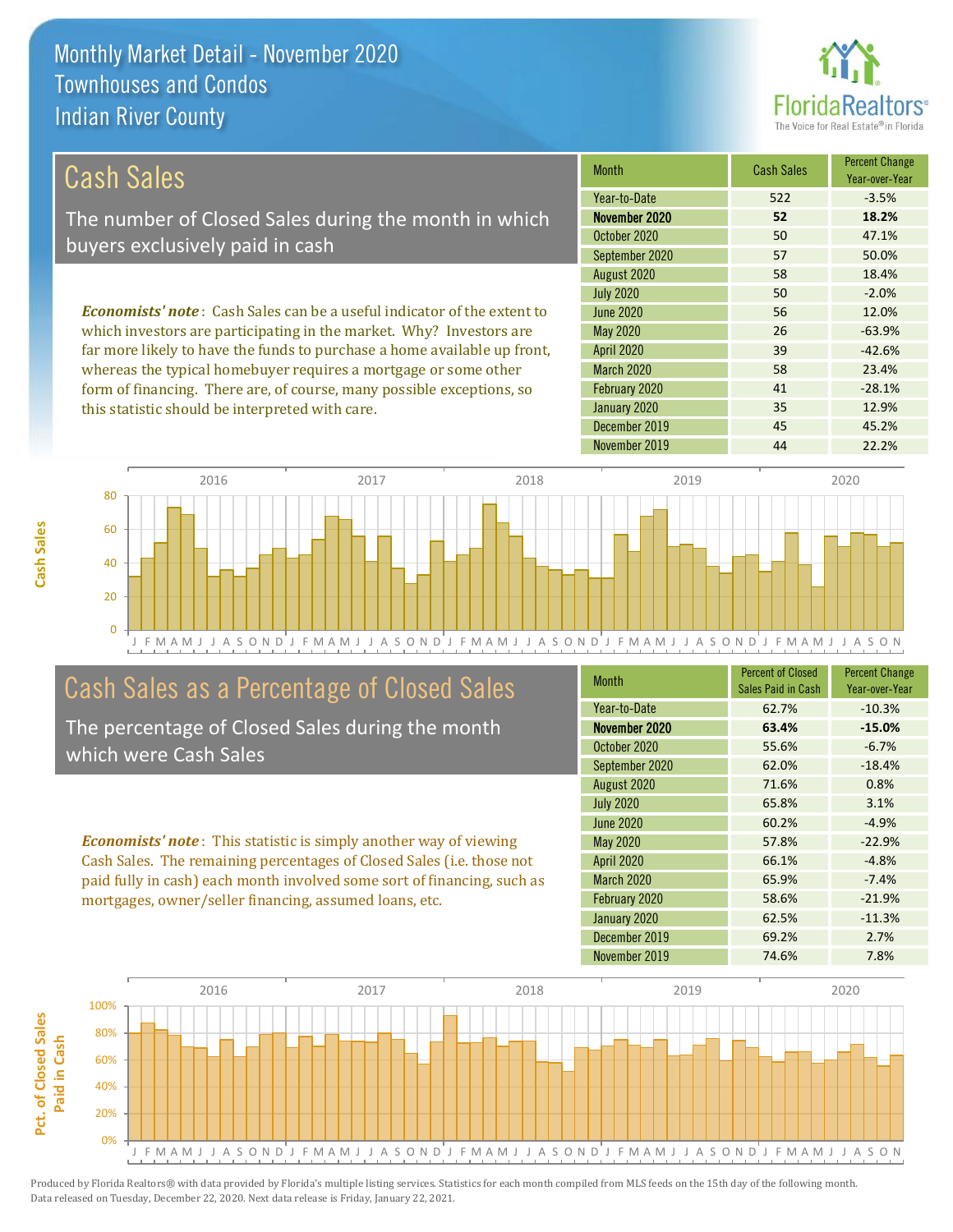

# Median Sale Price

The median sale price reported for the month (i.e. 50% of sales were above and 50% of sales were below)

*Economists' note* : Median Sale Price is our preferred summary statistic for price activity because, unlike Average Sale Price, Median Sale Price is not sensitive to high sale prices for small numbers of homes that may not be characteristic of the market area. Keep in mind that median price trends over time are not always solely caused by changes in the general value of local real estate. Median sale price only reflects the values of the homes that *sold* each month, and the mix of the types of homes that sell can change over time.

| <b>Month</b>     | <b>Median Sale Price</b> | <b>Percent Change</b><br>Year-over-Year |
|------------------|--------------------------|-----------------------------------------|
| Year-to-Date     | \$167,000                | 4.4%                                    |
| November 2020    | \$159,900                | 1.5%                                    |
| October 2020     | \$153,000                | 9.3%                                    |
| September 2020   | \$198,000                | 29.0%                                   |
| August 2020      | \$156,000                | 0.6%                                    |
| <b>July 2020</b> | \$201,500                | 30.6%                                   |
| <b>June 2020</b> | \$165,000                | 7.9%                                    |
| May 2020         | \$156,900                | $-23.1%$                                |
| April 2020       | \$143,500                | $-22.1%$                                |
| March 2020       | \$185,000                | 5.7%                                    |
| February 2020    | \$160,000                | 11.3%                                   |
| January 2020     | \$161,638                | 12.6%                                   |
| December 2019    | \$155,500                | 2.0%                                    |
| November 2019    | \$157,500                | $-5.1%$                                 |



# Average Sale Price

The average sale price reported for the month (i.e. total sales in dollars divided by the number of sales)

*Economists' note* : Usually, we prefer Median Sale Price over Average Sale Price as a summary statistic for home prices. However, Average Sale Price does have its uses—particularly when it is analyzed alongside the Median Sale Price. For one, the relative difference between the two statistics can provide some insight into the market for higher-end homes in an area.

| <b>Month</b>      | <b>Average Sale Price</b> | <b>Percent Change</b><br>Year-over-Year |
|-------------------|---------------------------|-----------------------------------------|
| Year-to-Date      | \$256,685                 | $-7.9%$                                 |
| November 2020     | \$291,427                 | 1.1%                                    |
| October 2020      | \$237,540                 | 6.2%                                    |
| September 2020    | \$240,464                 | 11.1%                                   |
| August 2020       | \$235,246                 | 11.4%                                   |
| <b>July 2020</b>  | \$274,789                 | $-3.8%$                                 |
| <b>June 2020</b>  | \$254,264                 | $-14.8%$                                |
| May 2020          | \$203,743                 | $-31.9%$                                |
| April 2020        | \$250,344                 | $-27.7%$                                |
| <b>March 2020</b> | \$290,958                 | $-6.1%$                                 |
| February 2020     | \$232,388                 | 6.8%                                    |
| January 2020      | \$299,421                 | $-9.5%$                                 |
| December 2019     | \$322,464                 | 46.6%                                   |
| November 2019     | \$288,381                 | $-13.7%$                                |



**Average Sale Price**

**Average Sale Price**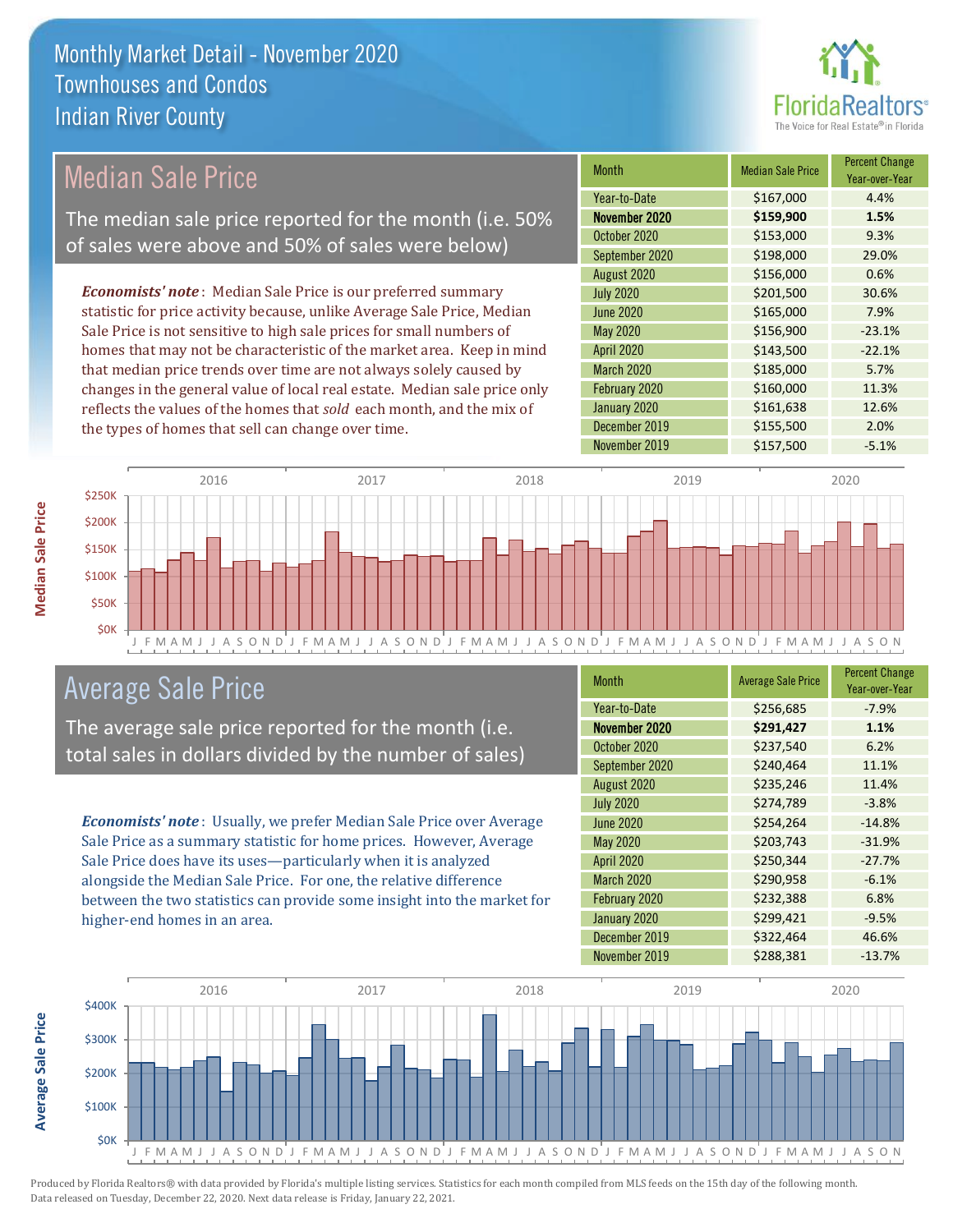

## ollar Volume

The sum of the sale prices for all sales which closed during the month

*Economists' note* : Dollar Volume is simply the sum of all sale prices in a given time period, and can quickly be calculated by multiplying Closed Sales by Average Sale Price. It is a strong indicator of the health of the real estate industry in a market, and is of particular interest to real estate professionals, investors, analysts, and government agencies. Potential home sellers and home buyers, on the other hand, will likely be better served by paying attention to trends in the two components of Dollar Volume (i.e. sales and prices) individually.

| <b>Month</b>      | Dollar Volume   | <b>Percent Change</b><br>Year-over-Year |
|-------------------|-----------------|-----------------------------------------|
| Year-to-Date      | \$213.6 Million | $-1.0%$                                 |
| November 2020     | \$23.9 Million  | 40.5%                                   |
| October 2020      | \$21.4 Million  | 67.7%                                   |
| September 2020    | \$22.1 Million  | 104.5%                                  |
| August 2020       | \$19.1 Million  | 30.8%                                   |
| <b>July 2020</b>  | \$20.9 Million  | $-8.6%$                                 |
| <b>June 2020</b>  | \$23.6 Million  | 0.3%                                    |
| May 2020          | \$9.2 Million   | $-68.1%$                                |
| <b>April 2020</b> | \$14.8 Million  | $-56.5%$                                |
| <b>March 2020</b> | \$25.6 Million  | 25.2%                                   |
| February 2020     | \$16.3 Million  | $-1.6%$                                 |
| January 2020      | \$16.8 Million  | 15.2%                                   |
| December 2019     | \$21.0 Million  | 107.1%                                  |
| November 2019     | \$17.0 Million  | $-2.1%$                                 |



# Median Percent of Original List Price Received

The median of the sale price (as a percentage of the original list price) across all properties selling during the month

*Economists' note* : The Median Percent of Original List Price Received is useful as an indicator of market recovery, since it typically rises as buyers realize that the market may be moving away from them and they need to match the selling price (or better it) in order to get a contract on the house. This is usually the last measure to indicate a market has shifted from down to up, so it is what we would call a *lagging* indicator.

| <b>Month</b>      | Med. Pct. of Orig.<br><b>List Price Received</b> | <b>Percent Change</b><br>Year-over-Year |
|-------------------|--------------------------------------------------|-----------------------------------------|
| Year-to-Date      | 93.5%                                            | 0.0%                                    |
| November 2020     | 95.4%                                            | 1.8%                                    |
| October 2020      | 94.7%                                            | 0.4%                                    |
| September 2020    | 91.4%                                            | $-1.9%$                                 |
| August 2020       | 93.3%                                            | 0.8%                                    |
| <b>July 2020</b>  | 93.4%                                            | 0.3%                                    |
| <b>June 2020</b>  | 92.6%                                            | 0.2%                                    |
| May 2020          | 94.4%                                            | 0.6%                                    |
| <b>April 2020</b> | 93.8%                                            | 0.2%                                    |
| <b>March 2020</b> | 93.3%                                            | 0.1%                                    |
| February 2020     | 93.3%                                            | $-0.6%$                                 |
| January 2020      | 93.7%                                            | $-1.3%$                                 |
| December 2019     | 94.5%                                            | 1.5%                                    |
| November 2019     | 93.7%                                            | $-0.7%$                                 |

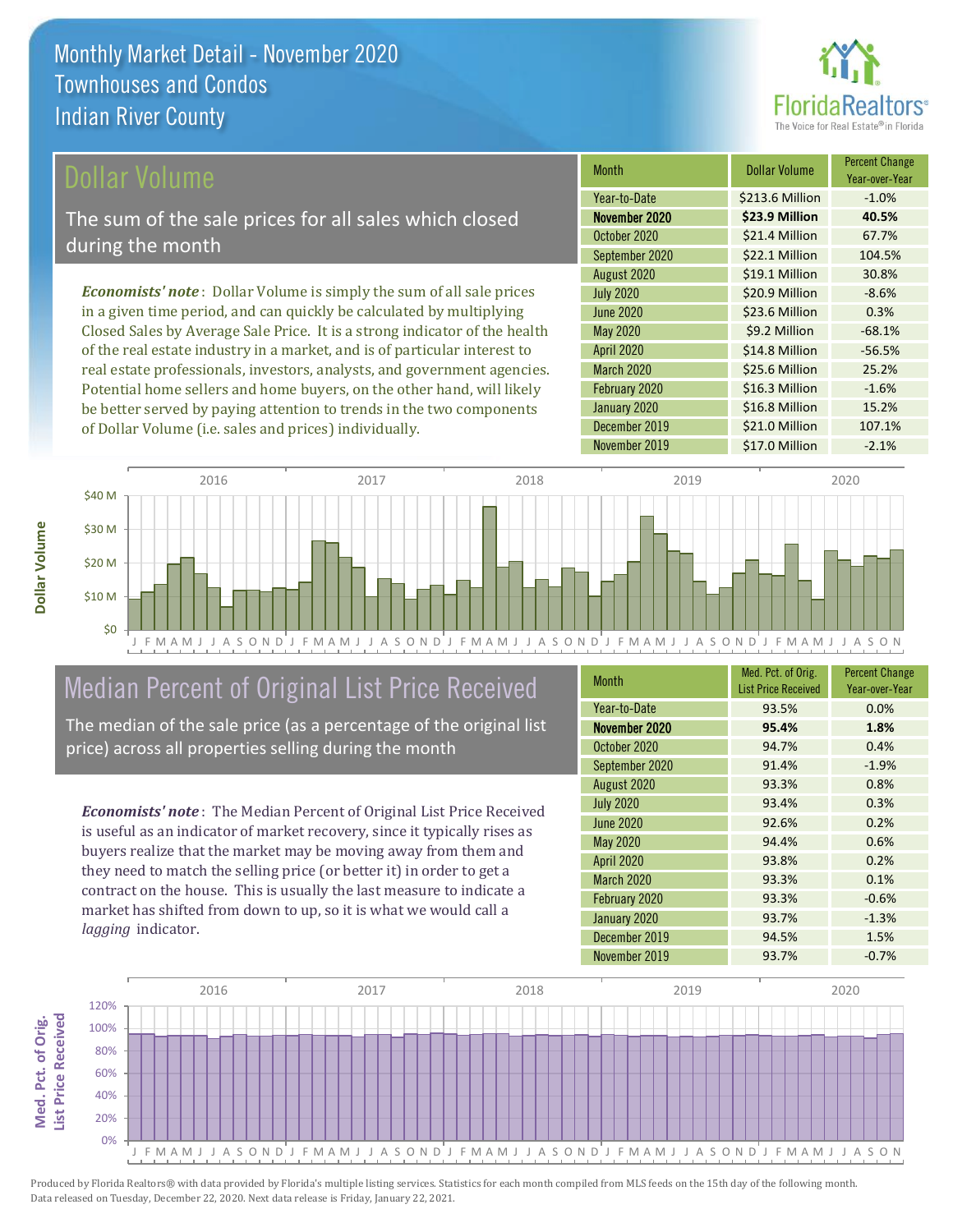

# Median Time to Contract

The median number of days between the listing date and contract date for all Closed Sales during the month

*Economists' note* : Like Time to Sale, Time to Contract is a measure of the length of the home selling process calculated for sales which closed during the month. The difference is that Time to Contract measures the number of days between the initial listing of a property and the signing of the contract which eventually led to the closing of the sale. When the gap between Median Time to Contract and Median Time to Sale grows, it is usually a sign of longer closing times and/or declining numbers of cash sales.

| Month             | <b>Median Time to</b><br>Contract | <b>Percent Change</b><br>Year-over-Year |
|-------------------|-----------------------------------|-----------------------------------------|
| Year-to-Date      | 80 Days                           | 35.6%                                   |
| November 2020     | 92 Days                           | 43.8%                                   |
| October 2020      | 81 Days                           | 55.8%                                   |
| September 2020    | 72 Days                           | $-32.1%$                                |
| August 2020       | 82 Days                           | 43.9%                                   |
| <b>July 2020</b>  | 102 Days                          | 21.4%                                   |
| <b>June 2020</b>  | 98 Days                           | 96.0%                                   |
| May 2020          | 45 Days                           | $-19.6%$                                |
| April 2020        | 33 Days                           | $-17.5%$                                |
| <b>March 2020</b> | 59 Days                           | $-11.9%$                                |
| February 2020     | 83 Days                           | 5.1%                                    |
| January 2020      | 75 Days                           | 29.3%                                   |
| December 2019     | 41 Days                           | $-21.2%$                                |
| November 2019     | 64 Days                           | $-5.9%$                                 |



# Median Time to Sale

**Median Time to Contract**

**Median Time to** 

The median number of days between the listing date and closing date for all Closed Sales during the month

*Economists' note* : Time to Sale is a measure of the length of the home selling process, calculated as the number of days between the initial listing of a property and the closing of the sale. *Median* Time to Sale is the amount of time the "middle" property selling this month was on the market. That is, 50% of homes selling this month took *less* time to sell, and 50% of homes took *more* time to sell. Median Time to Sale gives a more accurate picture than Average Time to Sale, which can be skewed upward by small numbers of properties taking an abnormally long time to sell.

| <b>Month</b>      | <b>Median Time to Sale</b> | <b>Percent Change</b><br>Year-over-Year |
|-------------------|----------------------------|-----------------------------------------|
| Year-to-Date      | 113 Days                   | 11.9%                                   |
| November 2020     | 130 Days                   | 31.3%                                   |
| October 2020      | 111 Days                   | 14.4%                                   |
| September 2020    | 104 Days                   | $-35.4%$                                |
| August 2020       | 124 Days                   | 44.2%                                   |
| <b>July 2020</b>  | 153 Days                   | 19.5%                                   |
| <b>June 2020</b>  | 134 Days                   | 44.1%                                   |
| <b>May 2020</b>   | 81 Days                    | $-18.2%$                                |
| April 2020        | 88 Days                    | 0.0%                                    |
| <b>March 2020</b> | 107 Days                   | 5.9%                                    |
| February 2020     | 110 Days                   | 8.9%                                    |
| January 2020      | 106 Days                   | 11.6%                                   |
| December 2019     | 76 Days                    | $-14.6%$                                |
| November 2019     | 99 Days                    | $-13.9%$                                |

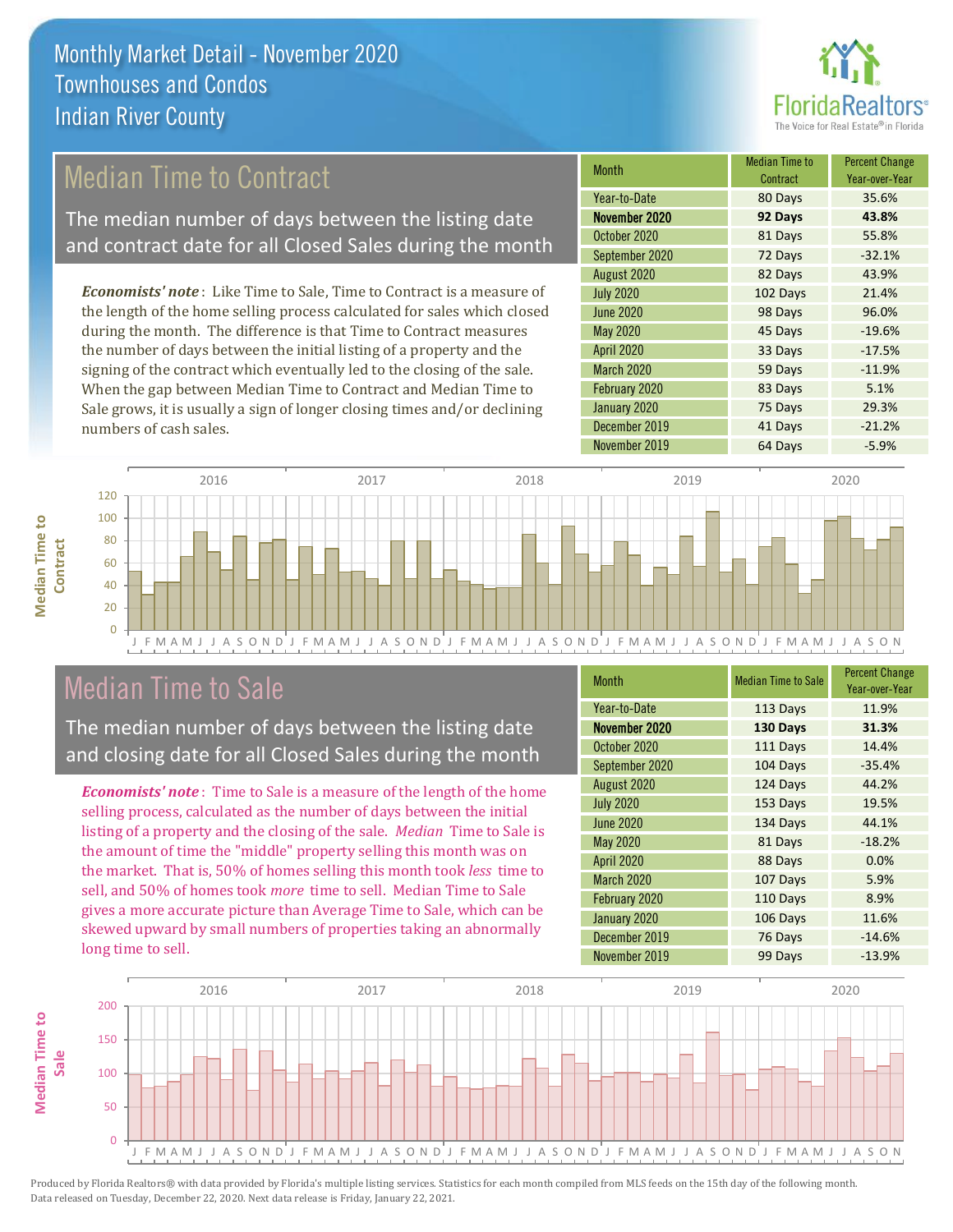

#### March 2020 70 -27.1% February 2020 93 19.2% May 2020 **95** 4.4% August 2020 **87** 38.1% July 2020 81 20.9% 42.5% September 2020 96 96 74.5% June 2020 93 31.0% *Economists' note* : Because of the typical length of time it takes for a sale to close, economists consider Pending Sales to be a decent indicator of potential future Closed Sales. It is important to bear in mind, however, that not all Pending Sales will be closed successfully. So, the effectiveness of Pending Sales as a future indicator of Closed Sales is susceptible to changes in market conditions such as the Month New Pending Sales Percent Change Year-over-Year November 2020 **95 72.7%** Year-to-Date 952 15.4% April 2020 **46** -49.5% October 2020 104 New Pending Sales The number of listed properties that went under contract during the month

J F M A M J J A S O N D J F M A M J J A S O N D J F M A M J J A S O N D J F M A M J J A S O N D J F M A M J J A S O N  $\Omega$ 20 40 60 80 100 120 2016 2017 2018 2019 2020

# **New Listings**

distressed properties for sale.

The number of properties put onto the market during the month

availability of financing for homebuyers and the inventory of

*Economists' note* : New Listings tend to rise in delayed response to increasing prices, so they are often seen as a lagging indicator of market health. As prices rise, potential sellers raise their estimations of value—and in the most recent cycle, rising prices have freed up many potential sellers who were previously underwater on their mortgages. Note that in our calculations, we take care to not include properties that were recently taken off the market and quickly relisted, since these are not really *new* listings.

| <b>Month</b>      | <b>New Listings</b> | <b>Percent Change</b><br>Year-over-Year |
|-------------------|---------------------|-----------------------------------------|
| Year-to-Date      | 1,131               | $-3.7%$                                 |
| November 2020     | 98                  | $-20.3%$                                |
| October 2020      | 94                  | $-28.8%$                                |
| September 2020    | 85                  | 30.8%                                   |
| August 2020       | 69                  | $-18.8%$                                |
| <b>July 2020</b>  | 91                  | 8.3%                                    |
| June 2020         | 99                  | 37.5%                                   |
| <b>May 2020</b>   | 157                 | 91.5%                                   |
| April 2020        | 90                  | $-21.1%$                                |
| <b>March 2020</b> | 112                 | $-18.2%$                                |
| February 2020     | 96                  | $-23.2%$                                |
| January 2020      | 140                 | $-9.7%$                                 |
| December 2019     | 81                  | 11.0%                                   |
| November 2019     | 123                 | 11.8%                                   |

November 2019 **55** 55 -5.2%

January 2020 **92** 8.2% December 2019 **57** 18.8%



Produced by Florida Realtors® with data provided by Florida's multiple listing services. Statistics for each month compiled from MLS feeds on the 15th day of the following month. Data released on Tuesday, December 22, 2020. Next data release is Friday, January 22, 2021.

**New Listings**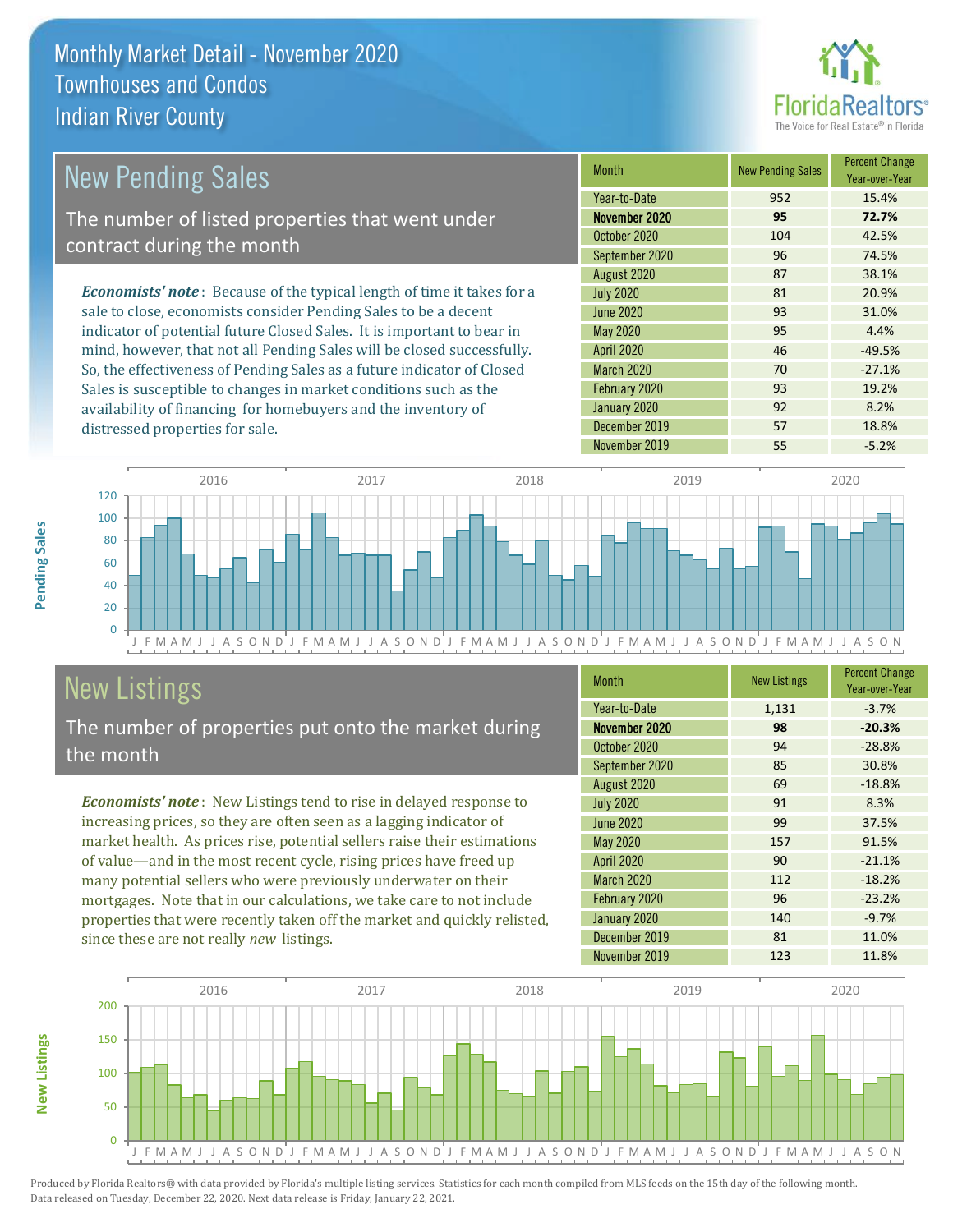

# Inventory (Active Listings)

The number of property listings active at the end of the month

*Economists' note* : There are a number of ways to define and calculate Inventory. Our method is to simply count the number of active listings on the last day of the month, and hold this number to compare with the same month the following year. Inventory rises when New Listings are outpacing the number of listings that go off-market (regardless of whether they actually sell). Likewise, it falls when New Listings aren't keeping up with the rate at which homes are going off-market.

| <b>Month</b>             | Inventory | <b>Percent Change</b><br>Year-over-Year |
|--------------------------|-----------|-----------------------------------------|
| <b>YTD (Monthly Avg)</b> | 485       | $-0.2%$                                 |
| November 2020            | 387       | $-24.3%$                                |
| October 2020             | 389       | $-14.7%$                                |
| September 2020           | 403       | $-3.6%$                                 |
| August 2020              | 424       | $-1.4%$                                 |
| <b>July 2020</b>         | 488       | 10.2%                                   |
| <b>June 2020</b>         | 507       | 9.5%                                    |
| May 2020                 | 565       | 9.3%                                    |
| <b>April 2020</b>        | 559       | 3.7%                                    |
| <b>March 2020</b>        | 544       | 2.6%                                    |
| February 2020            | 527       | $-1.9%$                                 |
| January 2020             | 539       | 7.6%                                    |
| December 2019            | 539       | 21.7%                                   |
| November 2019            | 511       | 12.8%                                   |



# Months Supply of Inventory

An estimate of the number of months it will take to deplete the current Inventory given recent sales rates

*Economists' note* : MSI is a useful indicator of market conditions. The benchmark for a balanced market (favoring neither buyer nor seller) is 5.5 months of inventory. Anything higher is traditionally a buyers' market, and anything lower is a sellers' market. There is no single accepted way of calculating MSI. A common method is to divide current Inventory by the most recent month's Closed Sales count, but this count is a usually poor predictor of future Closed Sales due to seasonal cycles. To eliminate seasonal effects, we use the 12-month average of monthly Closed Sales instead.

| <b>Month</b>             | <b>Months Supply</b> | <b>Percent Change</b><br>Year-over-Year |
|--------------------------|----------------------|-----------------------------------------|
| <b>YTD (Monthly Avg)</b> | 7.0                  | $-2.8%$                                 |
| November 2020            | 5.2                  | $-30.7%$                                |
| October 2020             | 5.3                  | $-20.9%$                                |
| September 2020           | 5.8                  | $-4.9%$                                 |
| August 2020              | 6.4                  | 3.2%                                    |
| <b>July 2020</b>         | 7.4                  | 15.6%                                   |
| <b>June 2020</b>         | 7.7                  | 11.6%                                   |
| May 2020                 | 8.7                  | 13.0%                                   |
| <b>April 2020</b>        | 8.1                  | 0.0%                                    |
| <b>March 2020</b>        | 7.5                  | $-6.3%$                                 |
| February 2020            | 7.5                  | $-7.4%$                                 |
| January 2020             | 7.6                  | $-1.3%$                                 |
| December 2019            | 7.7                  | 13.2%                                   |
| November 2019            | 7.5                  | 11.9%                                   |

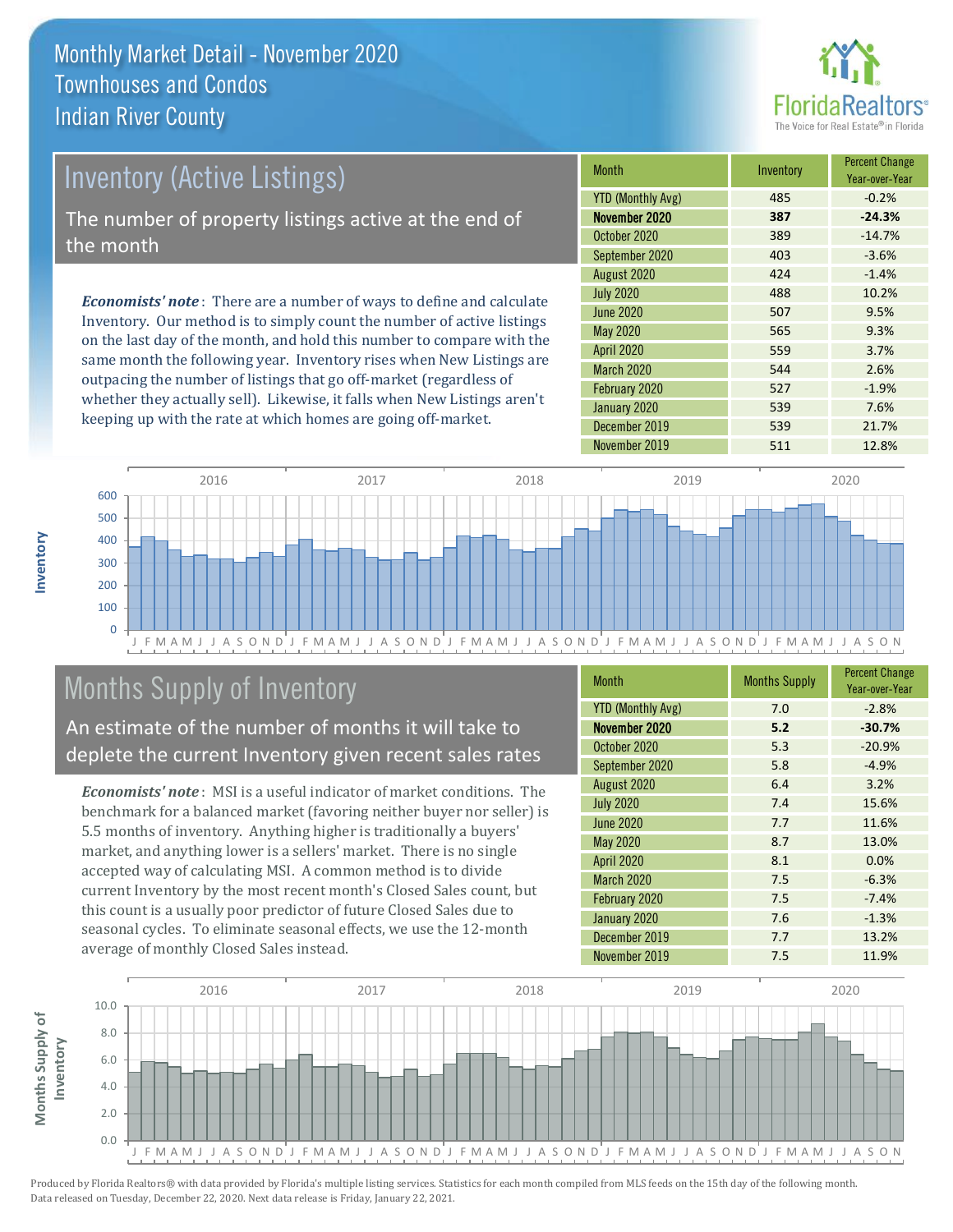

Year-over-Year

#### \$100,000 - \$149,999 24 50.0% Sale Price Closed Sales Percent Change Less than \$50,000 0 0 N/A  $$50,000 - $99,999$  9 -18.2% \$150,000 - \$199,999 12 71.4% \$200,000 - \$249,999 3 200.0% \$400,000 - \$599,999 13 85.7% *Economists' note:* Closed Sales are one of the simplest—yet most important—indicators for the residential real estate market. When comparing Closed Sales across markets of different sizes, we recommend comparing the percent changes in sales rather than the number of sales. Closed Sales (and many other market metrics) are affected by seasonal cycles, so actual trends are more accurately represented by year-over-year changes (i.e. comparing a month's sales \$250,000 - \$299,999 5 25.0% \$300,000 - \$399,999 8 100.0% Closed Sales by Sale Price The number of sales transactions which closed during the month



## Median Time to Contract by Sale Price The median number of days between the listing date and contract date for all Closed Sales during the month

to the amount of sales in the same month in the previous year), rather

*Economists' note* : Like Time to Sale, Time to Contract is a measure of the length of the home selling process calculated for sales which closed during the month. The difference is that Time to Contract measures the number of days between the initial listing of a property and the signing of the contract which eventually led to the closing of the sale. When the gap between Median Time to Contract and Median Time to Sale grows, it is usually a sign of longer closing times and/or declining numbers of cash sales.

| <b>Sale Price</b>     | <b>Median Time to</b><br>Contract | <b>Percent Change</b><br>Year-over-Year |
|-----------------------|-----------------------------------|-----------------------------------------|
| Less than \$50,000    | (No Sales)                        | N/A                                     |
| $$50,000 - $99,999$   | 8 Days                            | $-65.2%$                                |
| $$100,000 - $149,999$ | 91 Days                           | 160.0%                                  |
| $$150,000 - $199,999$ | 49 Days                           | $-67.8%$                                |
| \$200,000 - \$249,999 | 128 Days                          | $-42.1%$                                |
| \$250,000 - \$299,999 | 68 Days                           | $-43.8%$                                |
| \$300,000 - \$399,999 | 151 Days                          | 77.6%                                   |
| \$400,000 - \$599,999 | 222 Days                          | 83.5%                                   |
| \$600,000 - \$999,999 | 134 Days                          | $-34.0%$                                |
| \$1,000,000 or more   | 276 Days                          | N/A                                     |

\$600,000 - \$999,999 7 -22.2%



**Closed Sales**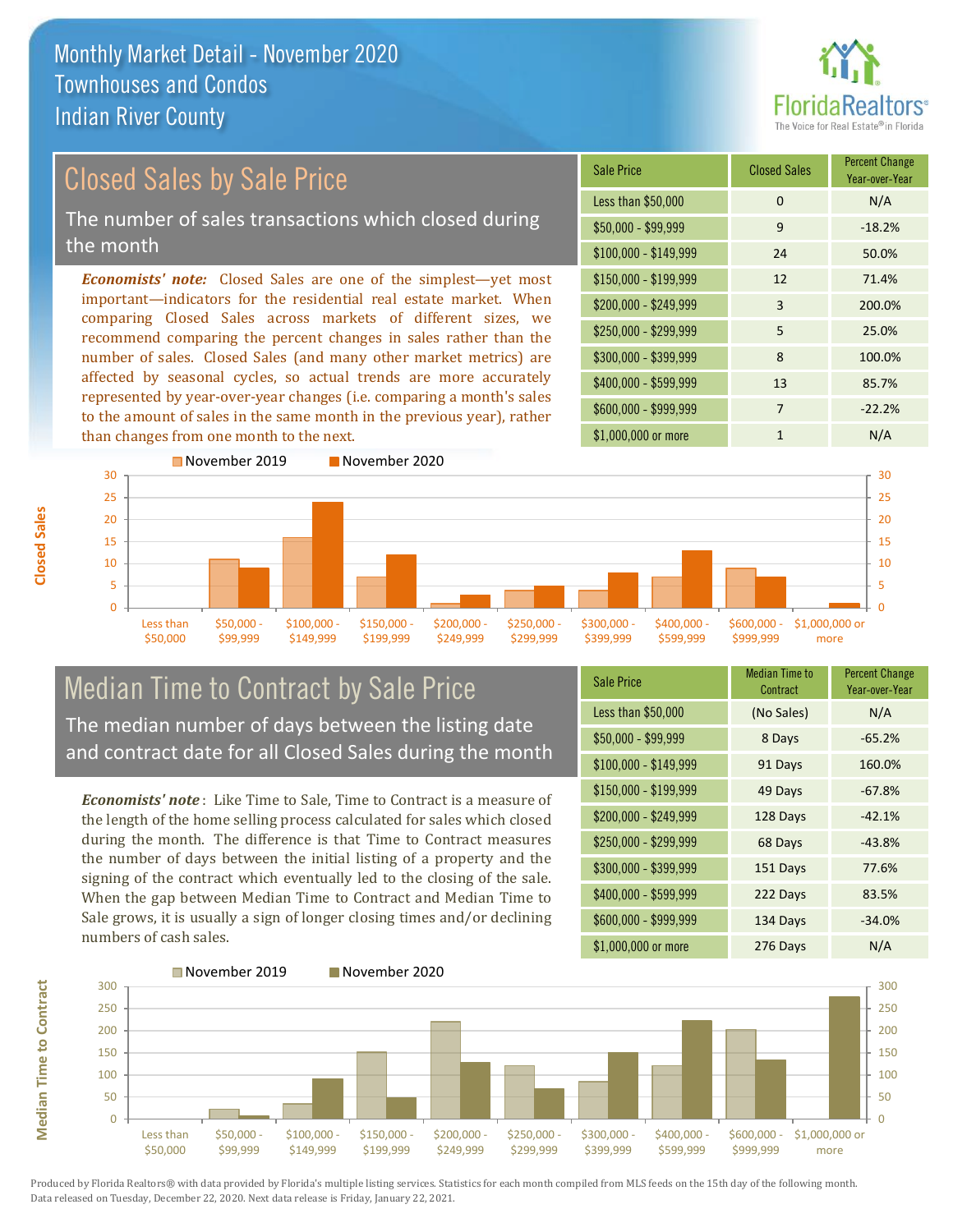

# New Listings by Initial Listing Price

The number of properties put onto the market during the month

*Economists' note:* New Listings tend to rise in delayed response to increasing prices, so they are often seen as a lagging indicator of market health. As prices rise, potential sellers raise their estimations of value—and in the most recent cycle, rising prices have freed up many potential sellers who were previously underwater on their mortgages. Note that in our calculations, we take care to not include properties that were recently taken off the market and quickly relisted, since these are not really *new* listings.

| <b>Initial Listing Price</b> | <b>New Listings</b> | <b>Percent Change</b><br>Year-over-Year |
|------------------------------|---------------------|-----------------------------------------|
| Less than \$50,000           | $\Omega$            | N/A                                     |
| $$50,000 - $99,999$          | 17                  | $-34.6%$                                |
| $$100,000 - $149,999$        | 20                  | $-35.5%$                                |
| $$150,000 - $199,999$        | 16                  | 6.7%                                    |
| \$200,000 - \$249,999        | 3                   | $-57.1%$                                |
| \$250,000 - \$299,999        | 11                  | 0.0%                                    |
| \$300,000 - \$399,999        | 9                   | 0.0%                                    |
| \$400,000 - \$599,999        | 5                   | $-16.7%$                                |
| \$600,000 - \$999,999        | 9                   | $-25.0%$                                |
| \$1,000,000 or more          | 8                   | 33.3%                                   |



## Inventory by Current Listing Price The number of property listings active at the end of the month

*Economists' note* : There are a number of ways to define and calculate Inventory. Our method is to simply count the number of active listings on the last day of the month, and hold this number to compare with the same month the following year. Inventory rises when New Listings are outpacing the number of listings that go off-market (regardless of whether they actually sell). Likewise, it falls when New Listings aren't keeping up with the rate at which homes are going off-market.

| <b>Current Listing Price</b> | Inventory | <b>Percent Change</b><br>Year-over-Year |
|------------------------------|-----------|-----------------------------------------|
| Less than \$50,000           | 0         | $-100.0%$                               |
| $$50,000 - $99,999$          | 53        | $-10.2%$                                |
| $$100,000 - $149,999$        | 63        | $-21.3%$                                |
| $$150,000 - $199,999$        | 40        | $-20.0%$                                |
| \$200,000 - \$249,999        | 22        | $-18.5%$                                |
| \$250,000 - \$299,999        | 44        | $-15.4%$                                |
| \$300,000 - \$399,999        | 40        | $-49.4%$                                |
| \$400,000 - \$599,999        | 33        | $-45.9%$                                |
| \$600,000 - \$999,999        | 41        | $-24.1%$                                |
| \$1,000,000 or more          | 51        | 6.3%                                    |



Produced by Florida Realtors® with data provided by Florida's multiple listing services. Statistics for each month compiled from MLS feeds on the 15th day of the following month. Data released on Tuesday, December 22, 2020. Next data release is Friday, January 22, 2021.

**Inventory**